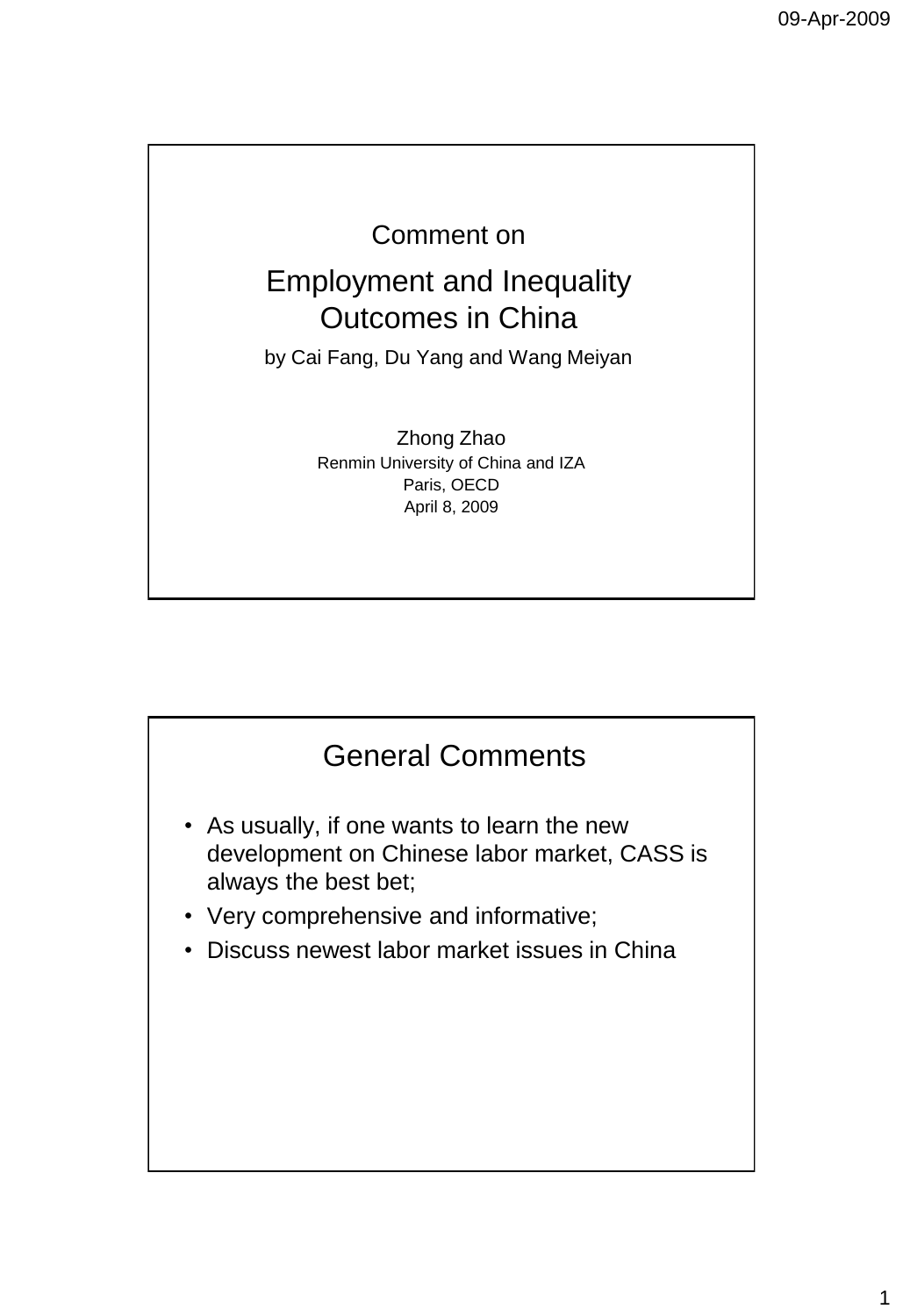## Specific Comments • Informality – Definition: have a labor contract • What happened when the new labor contact law enacted? – International comparable and workable definition • Lewisian turning point: – Further questions: • Elasticity of labor supply in China, esp. rural population and migrants; • *Hukou* System

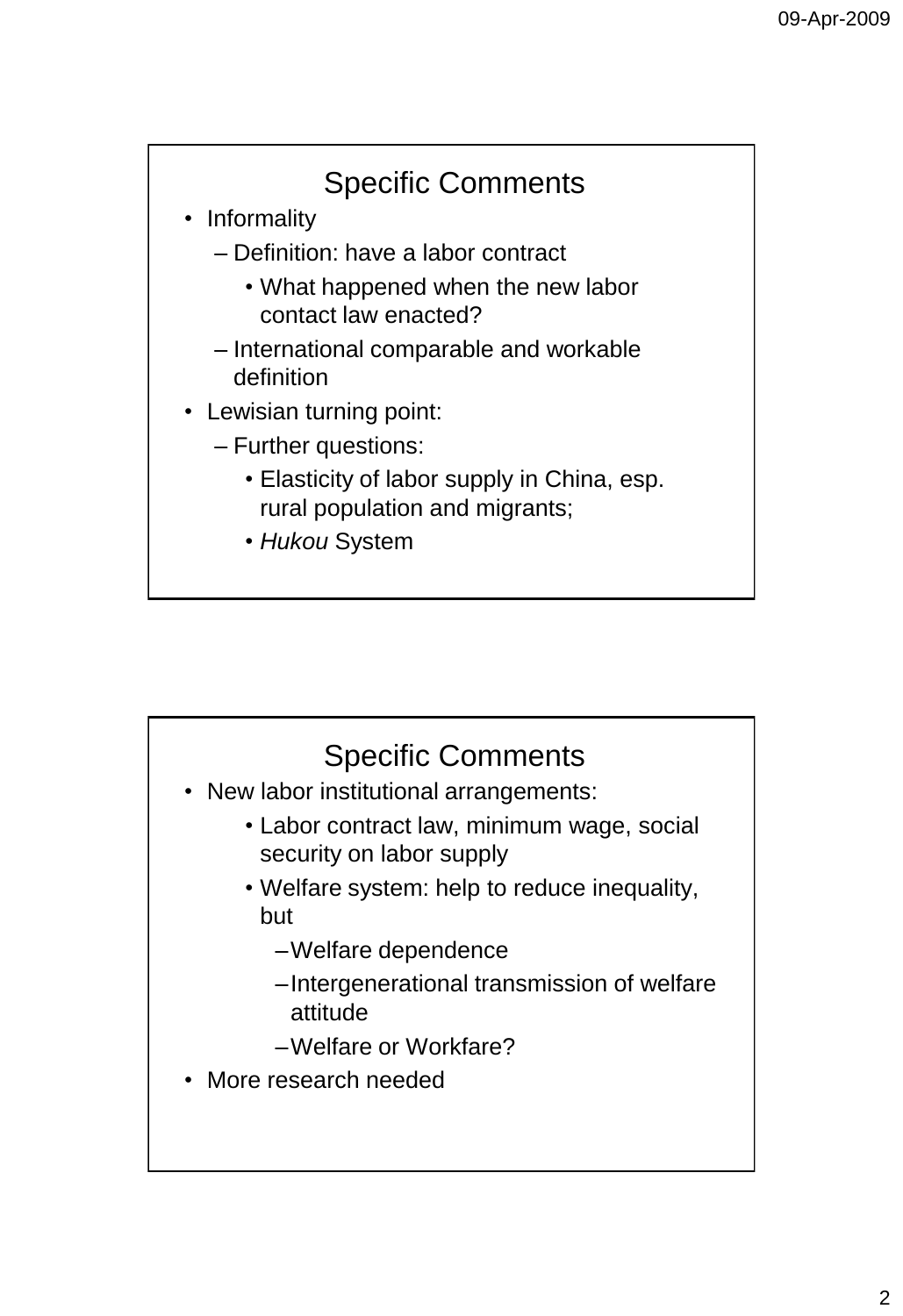

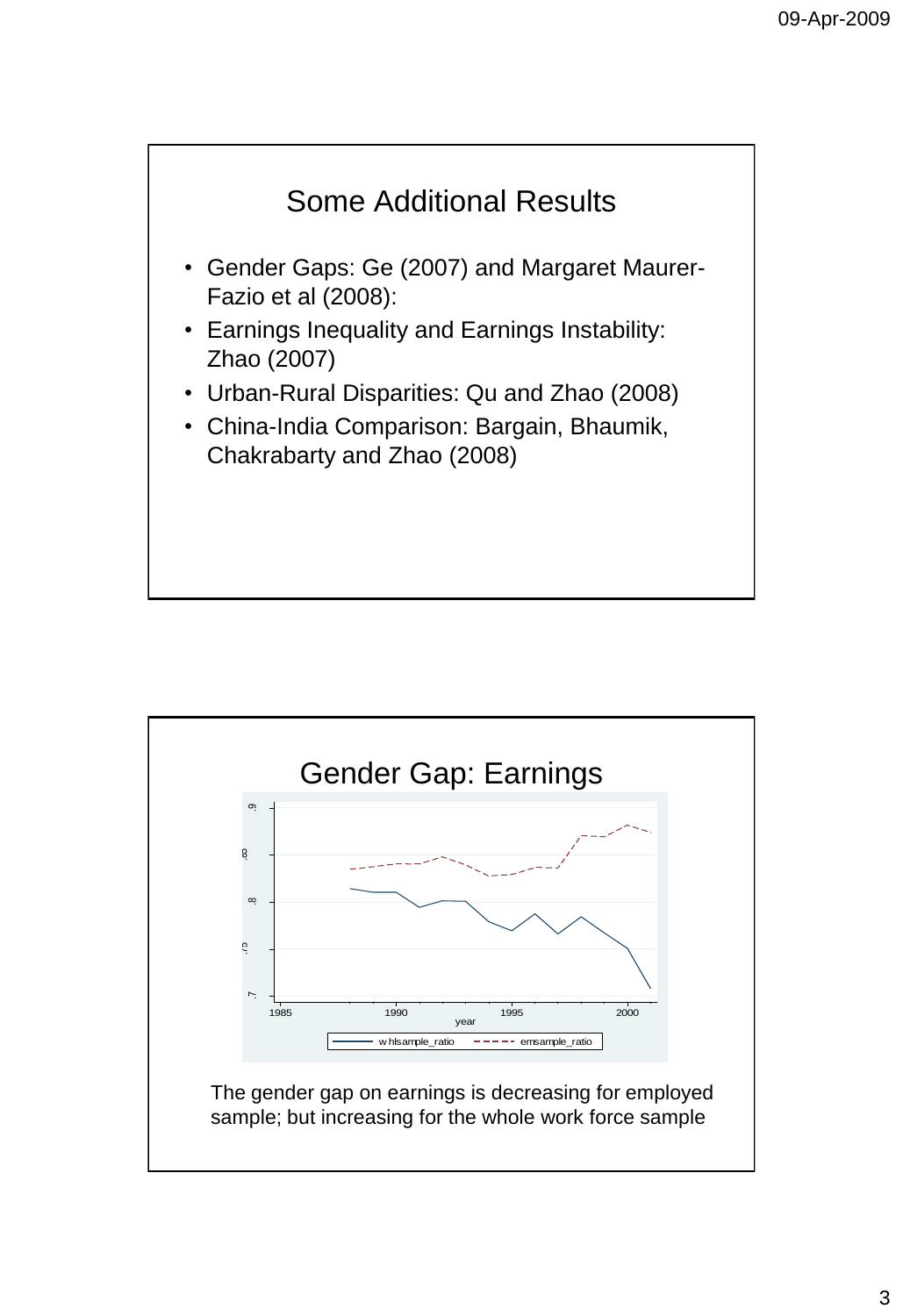

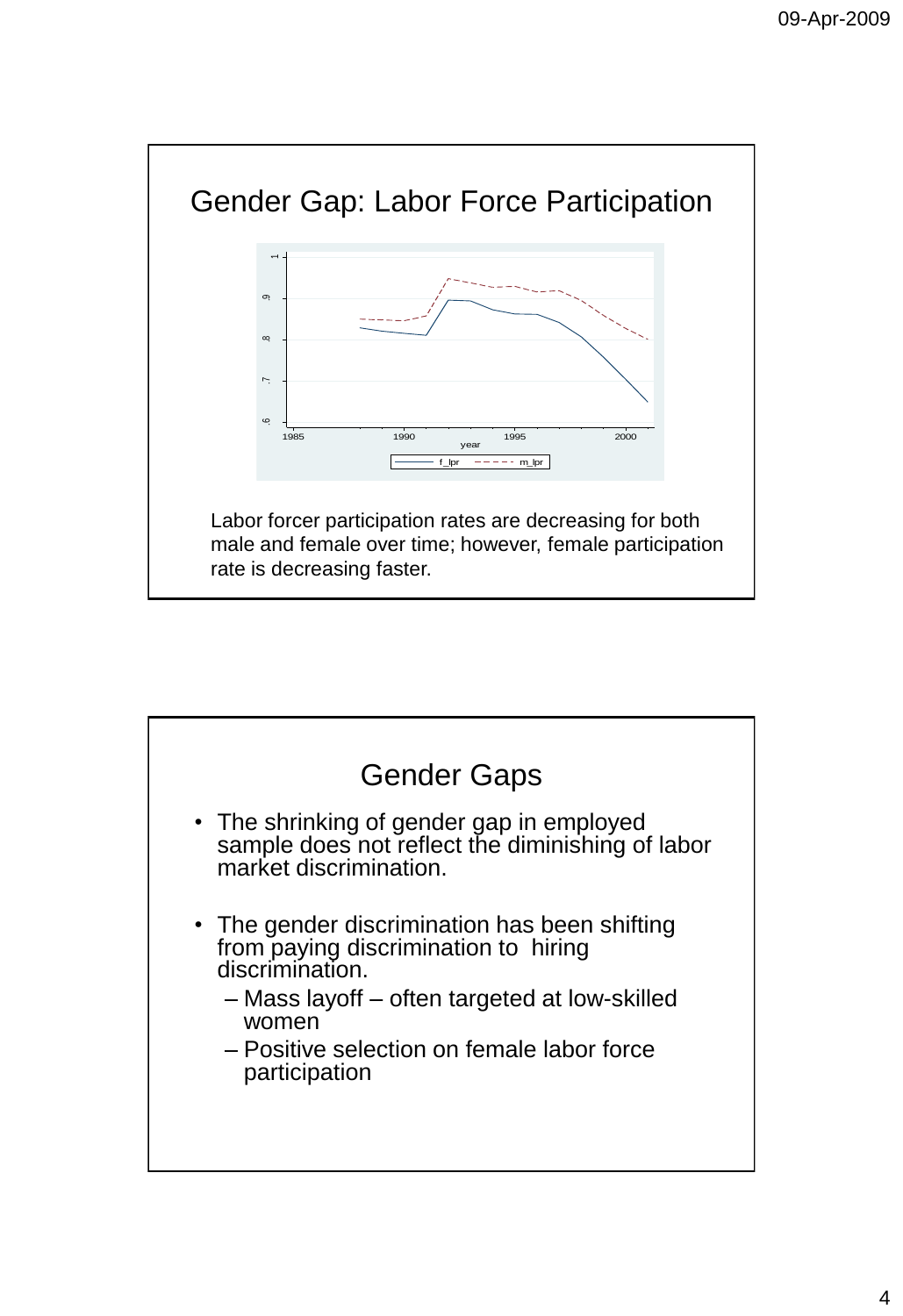

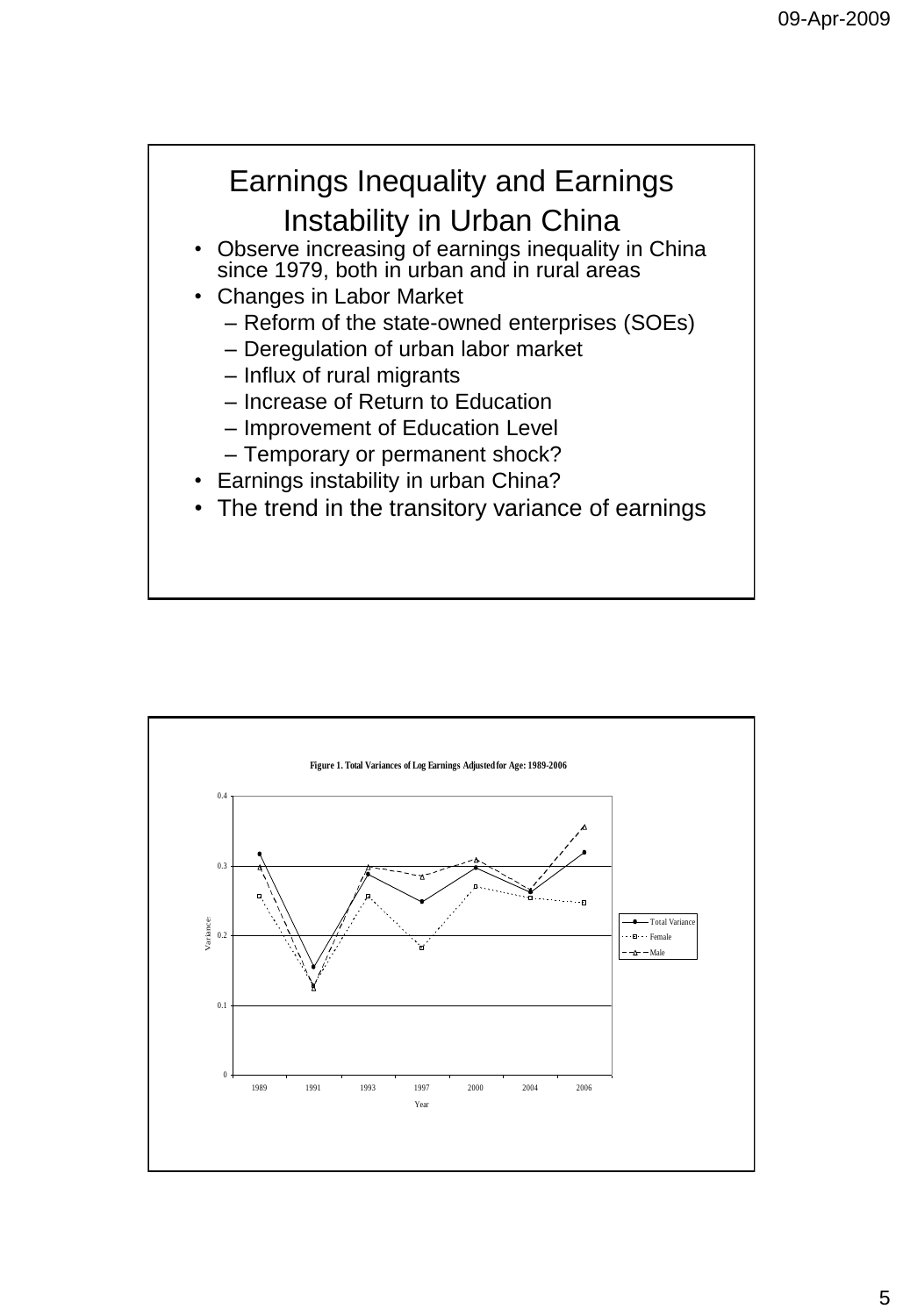

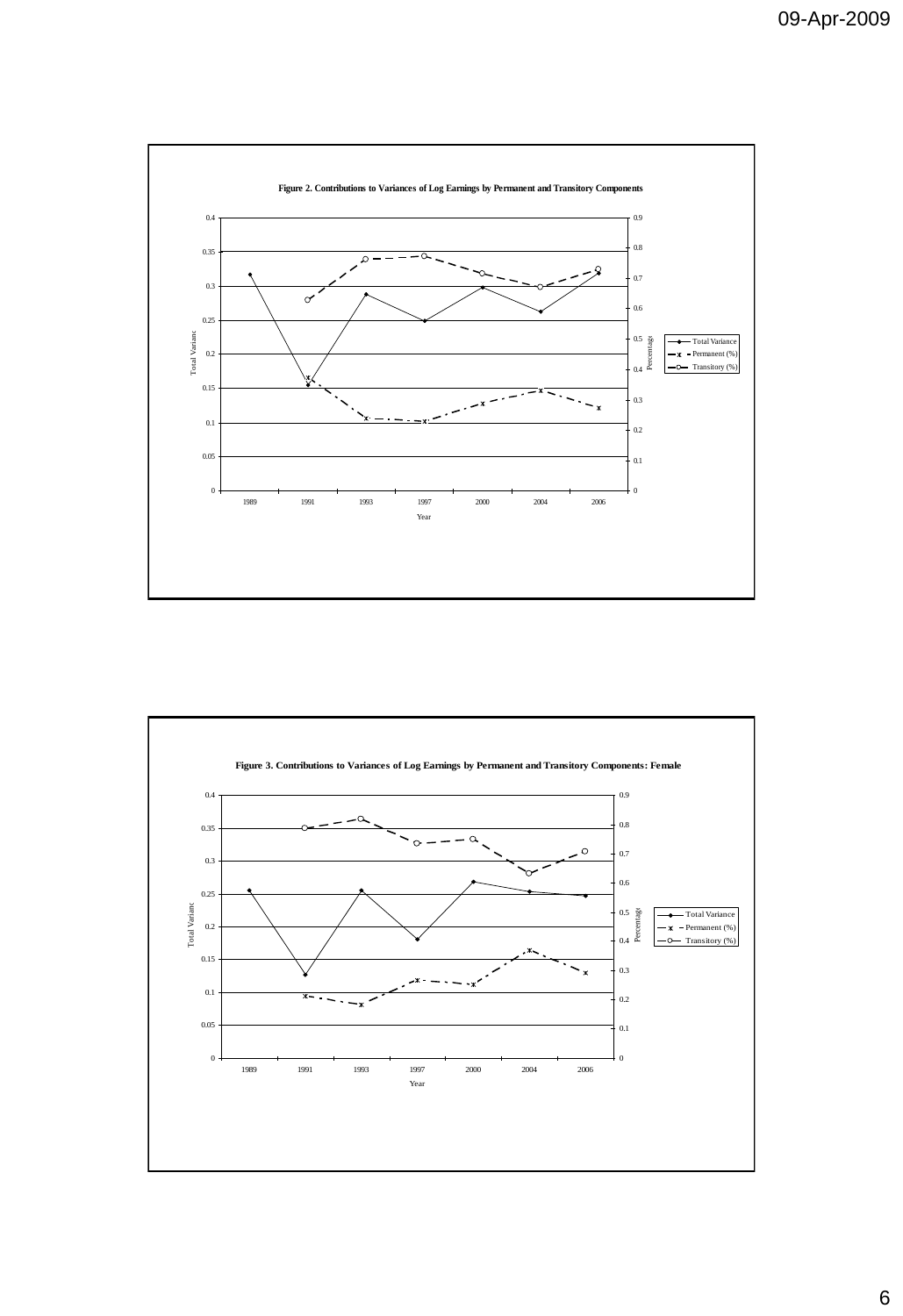

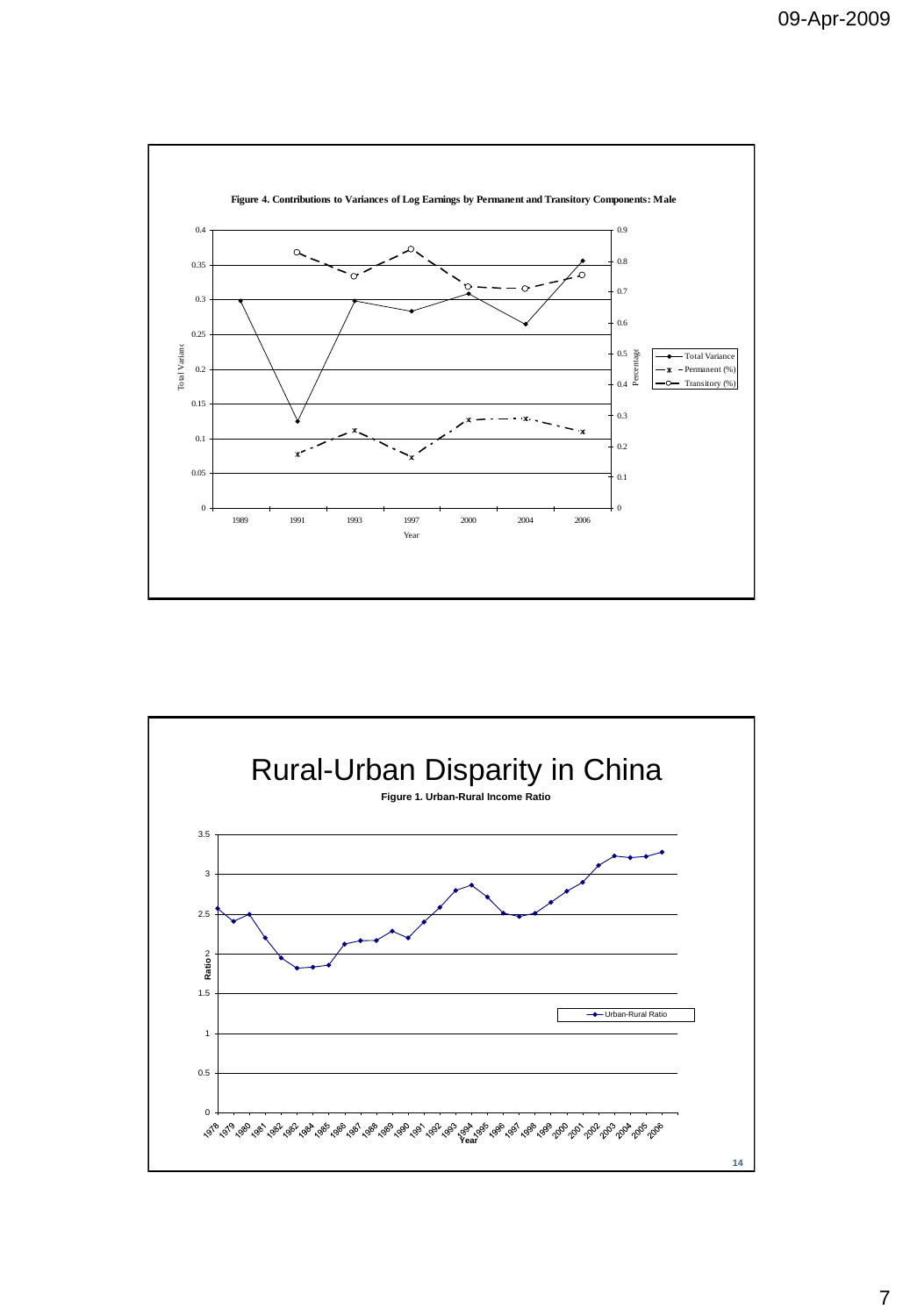

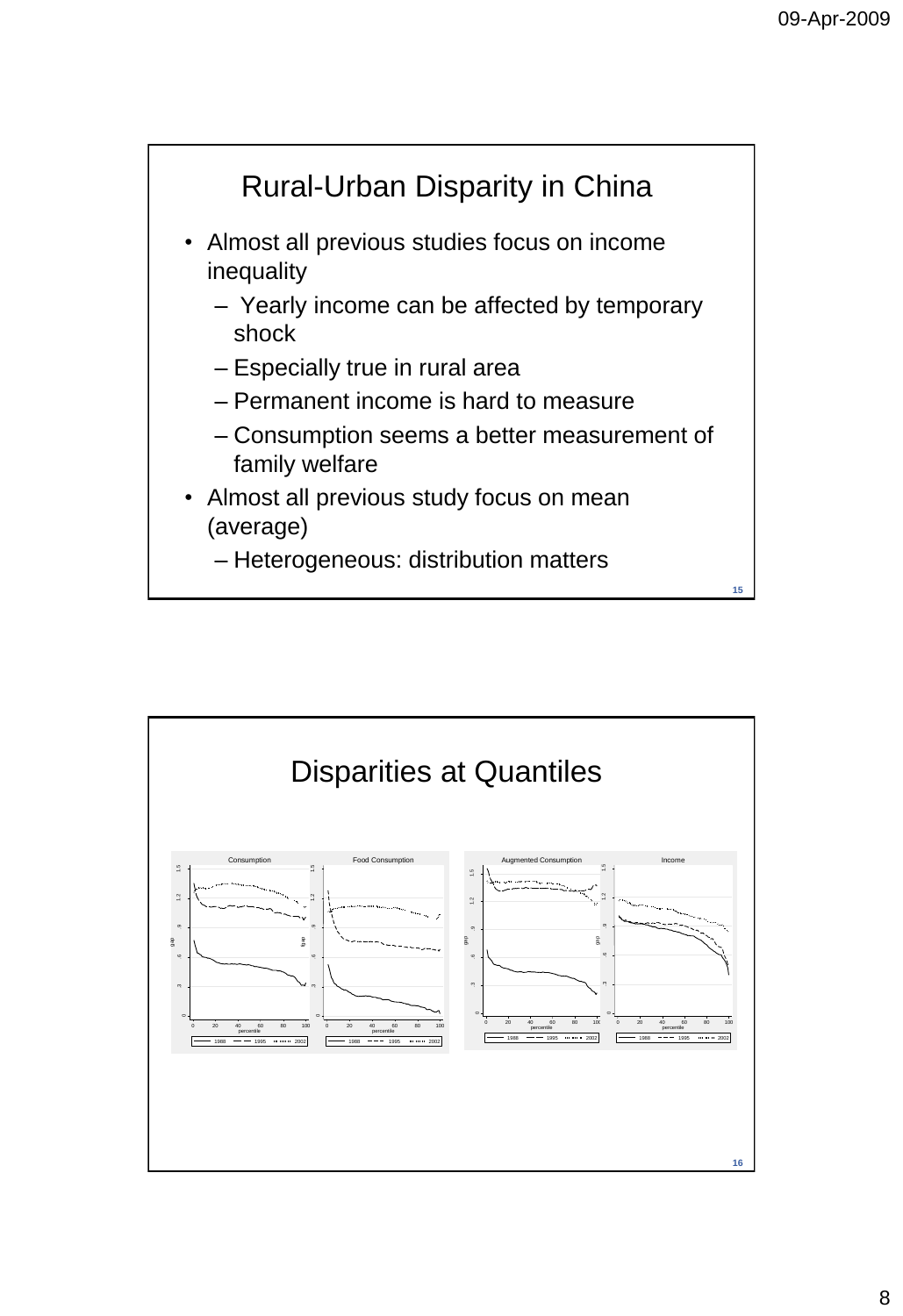

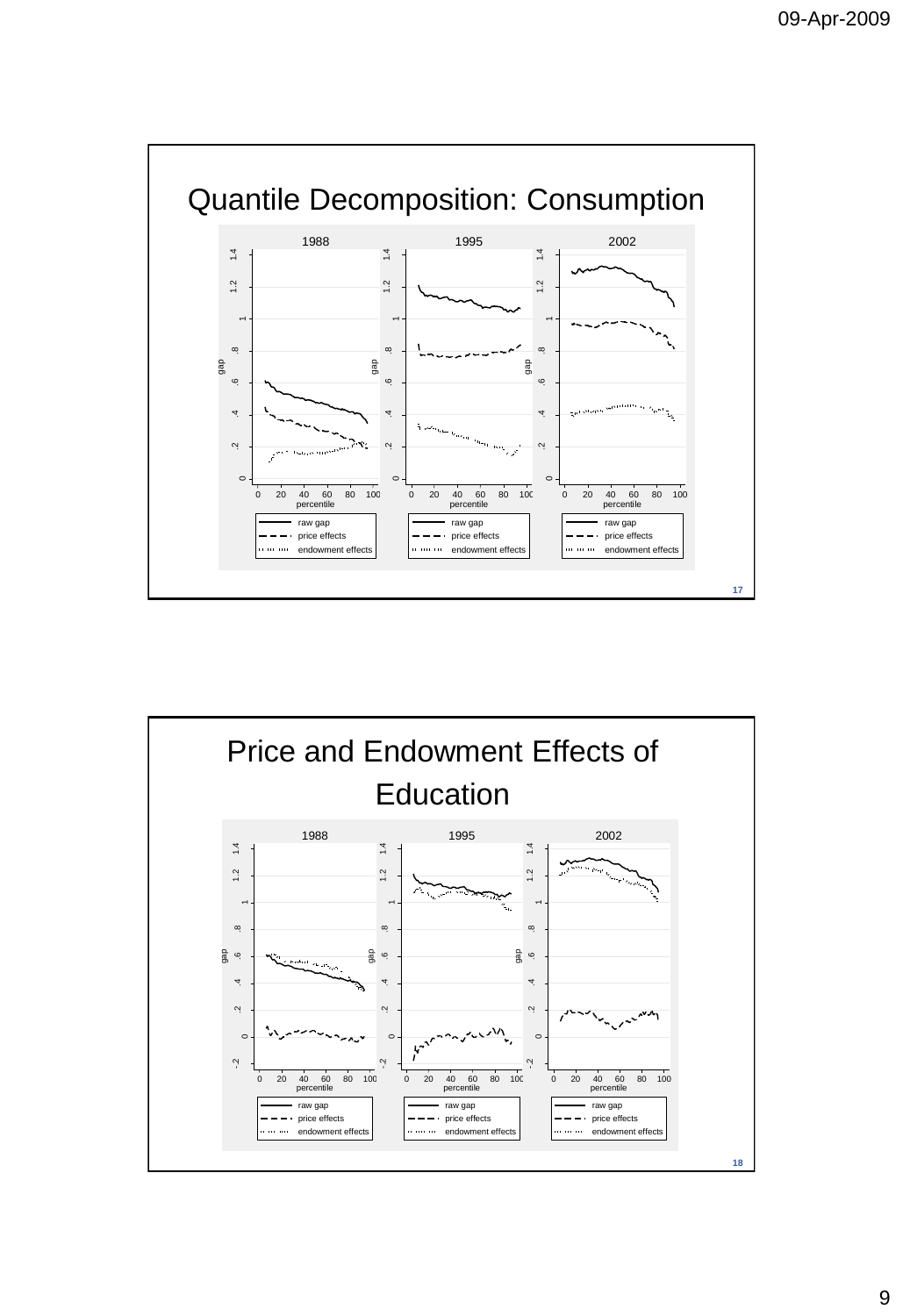

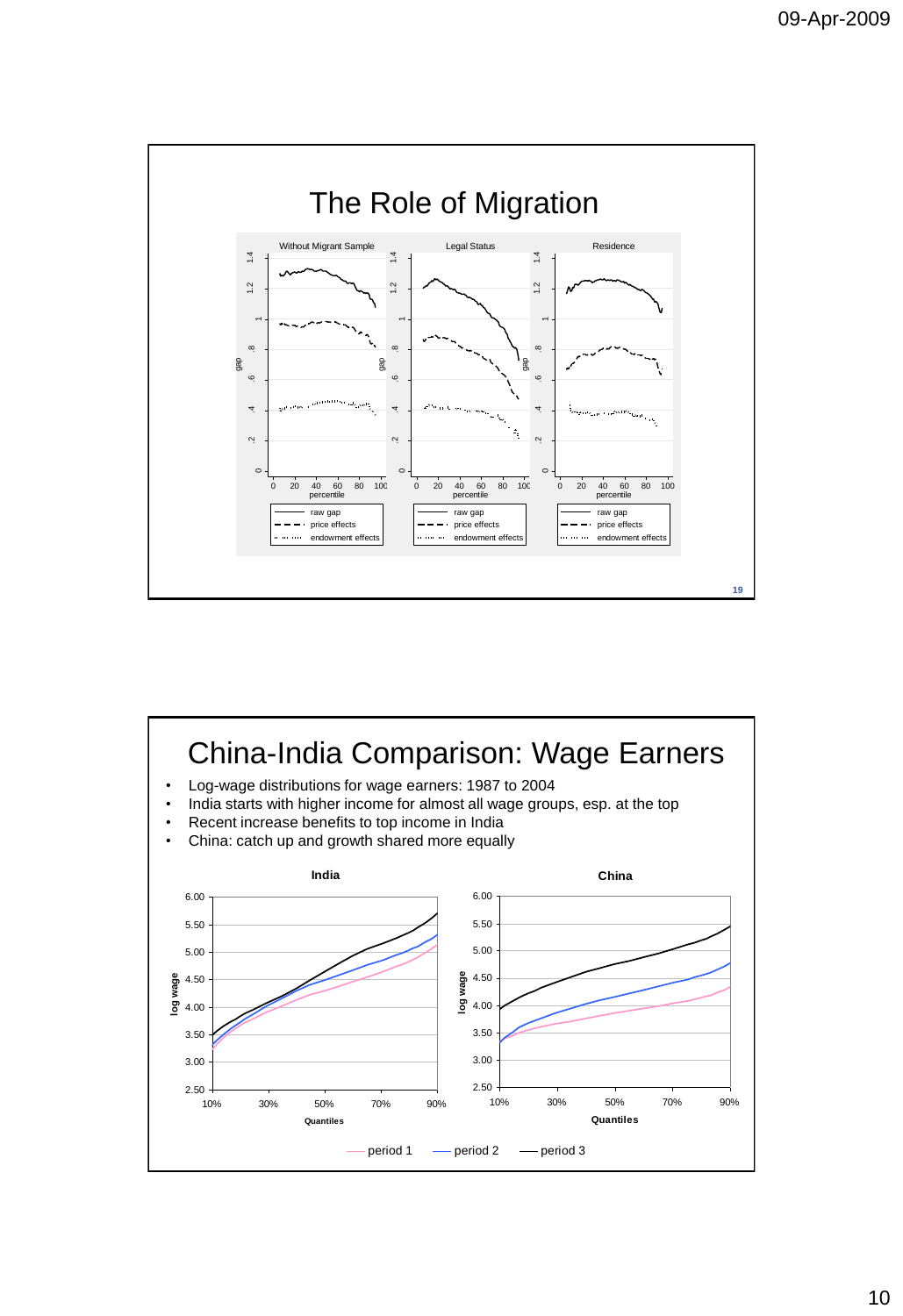

| <b>Education Endowments</b> |      |      |      |      |      |      |
|-----------------------------|------|------|------|------|------|------|
|                             |      |      |      |      |      |      |
| Penod                       |      | 2    | 3    |      | 2    | 3    |
| No or primary education     | 0.33 | 0.26 | 0.20 | 0.12 | 0.06 | 0.02 |
| Middle secondary education  | 0.13 | 0.14 | 0.16 | 0.38 | 0.30 | 0.21 |
| High secondary education    | 0.29 | 0.31 | 0.34 | 0.36 | 0.40 | 0.40 |
| College                     | 0.24 | 0.29 | 0.30 | 0.14 | 0.24 | 0.37 |

- Most workers have at least primary education in China / inequality in education between urban and rural sectors
- India: more university but also more primary / within-sector inequality
- Big improvement in college education in China at period 2 and esp. period 3 = political impulse to restructure higher education  $\checkmark$  university freshmen: from 1.8 m. in 1998 to 5.3 m. in 2005
- Supply more stable in India
	- $\checkmark$  2.5 m college graduates in 2004